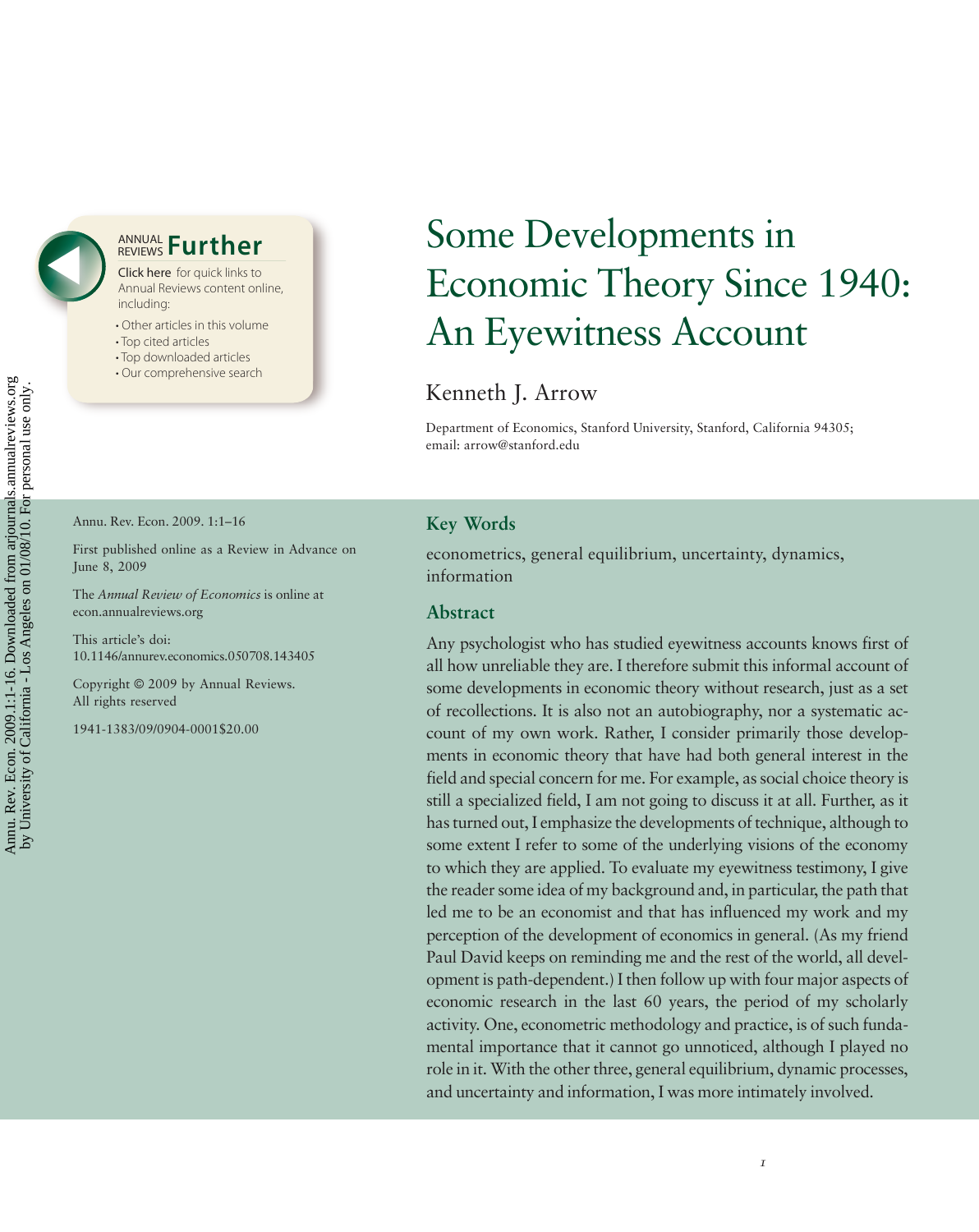#### 1. SOME PERSONAL BACKGROUND

I do have to say a few words as to how I came to study economics, as this background plays some role in my range of interests, and also something of the state of education in economics at that time. I was fully exposed to the anxieties induced by the Great Depression, which affected my family acutely, and economic security was a strong goal. I had a variety of intellectual interests: mathematics, history, and logic; I found the first dominant and majored in it at the College of the City of New York, but I took quite a few courses in other subjects, even economics. The question was, how could I make a living out of mathematics? Having an intuitive feeling for the importance of flexibility, later a research theme of mine, I found and pursued three lines: high school teacher of mathematics, statistician, and actuary. The first eventually failed simply because there were no vacancies. I took courses in statistics and learned a lot about graphic presentation; there was one course given in the mathematics department by someone who knew little of the subject but knew excellent references. I read on my own and was fascinated by the papers of R.A. Fisher and, above all, those of J. Neyman and E.S. Pearson. I also took some of the examinations of the Actuarial Society, on basic mathematics (not deep but tricky), and somehow read some of the material on subjects like moral hazard and adverse selection, knowledge that turned out to be very useful to myself and to economic analysis many years later. I also had a summer job as an actuarial clerk (sheer accident; I was looking for any job and passed by an insurance company, so I simply walked in and asked if they could use someone), which taught me a good deal about pricing.

When I graduated in 1940, I really had no clear employment, so I decided to go to graduate school to study mathematical statistics. There were in fact few places to study statistics; one was at Columbia, where Harold Hotelling taught. My family could not afford any support, so going to Columbia meant I could live at home. There was no department of statistics and no degree in it, but there was a listing of courses called Statistics. They were given by Hotelling and an assistant paid for, not by Columbia but by the Carnegie Corporation. The "assistant" when I was there was Abraham Wald, an incredible stroke of good fortune. I naively enrolled for graduate study in the Mathematics Department, as the closest match to statistics. When I wanted to apply for a scholarship for the following year, Hotelling made it plain that mathematics departments had no interest in statistics, that his appointment was in Economics, and that the chances were much better there. I changed my department accordingly. When I have told this story to former students, they have been shocked that I had followed economic incentives.

Hotelling did give a course called "mathematical economics," which I took, in my first term. I was fascinated, although in retrospect it was very limited, being confined to the theories of the firm and of the consumer with many commodities. I became very expert at manipulating bordered Hessians, an ability for which I have found little use. All the important things that Hotelling had done in economics, on exhaustible resources, welfare theorems, or depreciation, I had to learn from my own reading, not from his course.

The statistics courses given by Hotelling and Wald were superb. We were at the frontiers very quickly, to which indeed they were major contributors.

The teaching and organization of the Economics Department were polar opposites. I was in fact exposed to the usual courses and requirements for only one year, 1941–1942. The reader may find it hard to believe, but there was no course in price theory. Its place was taken by a course in the history of economic thought. I do not know exactly how this came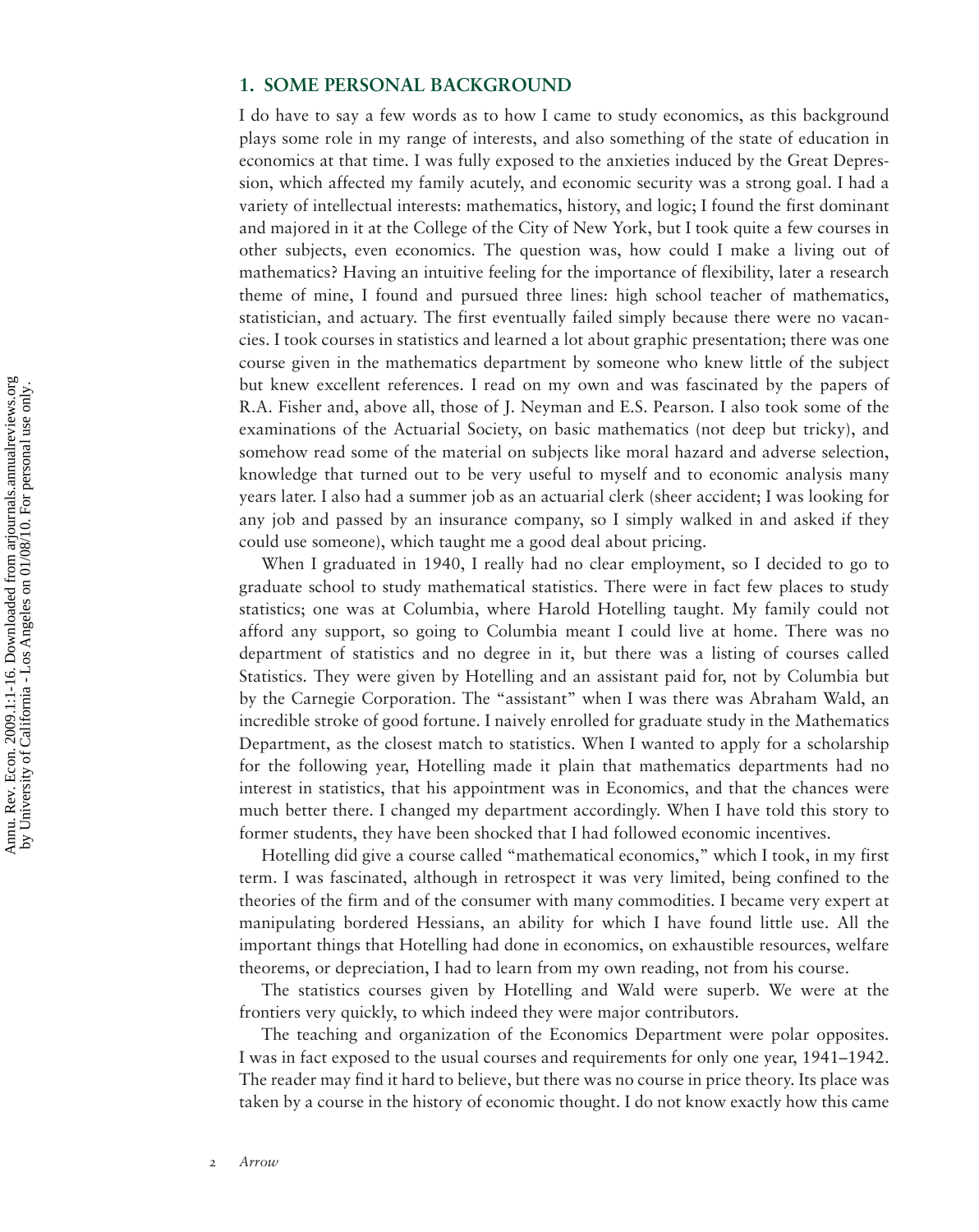about, but I would guess that it was the influence of the best-known member of the department, Wesley Clair Mitchell. Mitchell was a pioneer in emphasizing the accumulation of data rather than theory of any kind and was the founder of the National Bureau of Economic Research. To him the great economic problem was the presence of business cycles; at that moment of history, this emphasis did not seem misplaced. Mitchell usually taught the course in the history of economic thought, but he was on leave that year. He was replaced by John Maurice Clark, certainly an interesting thinker, an excellent writer, and an incredibly boring lecturer.

The department felt that it had to have price theory as a required subject on the oral comprehensive examination, even if it did not offer a course. To this end, a student was supposed to arrange with a member of the department a list of books and articles to be read and to be examined on. The hot topic in price theory at that time was imperfect competition; I proposed the books of Edward Chamberlin (1933) and Joan Robinson (1933) and some subsequent papers, and they were accepted by Clark. This work was indeed what later became non-zero-sum game theory.

Mitchell ordinarily gave a seminar in business cycles, which, to him, was indeed the most important economic problem. Because he was on leave, the seminar was given by his chief deputy at the National Bureau of Economic Research, Arthur F. Burns (who later, of course, became the Chairman of the Federal Reserve System). As I was primarily interested in statistics and was taking courses in economics just to meet requirements, I felt that this was an opportunity to learn what a very differently oriented tradition had to offer. The National Bureau approach was primarily the accumulation of data with the view that understanding would emerge. There was a statistical methodology, later published by Burns & Mitchell (1946). The method was about as antithetical to that I had learned in my mathematical statistics courses as was conceivable. R.A. Fisher, Hotelling, or Wald would start with a model in which certain parameters were unknown. The aim was to make observations and use them to draw inferences about the unknown parameters. Burns and Mitchell had a description from which, even in principle, it would be impossible to draw any causal inferences; at most, there might be some kind of prediction about leads and lags, and even for that purpose, their method seemed to me to throw away most of the relevant information. When Burns and Mitchell finally published their work, it was subjected to a withering review article by Tjalling Koopmans (1947).

Apart from reading Burns and Mitchell in the manuscript stage, Burns's course centered on the reading of Joseph Schumpeter's Business Cycles (1939). The latter attempted to show that the innovation process whose importance he had done so much to emphasize was also responsible for business cycles. Among other implications, he claimed to find three kinds of cycles of various lengths, one nested within the other. Burns was concerned with denying this empirical argument. The implications for growth, which now are taken to be of dominant interest, were given no stress.

Remember, this is a course on business cycles in 1941–1942. Perhaps the reader will think of Sherlock Holmes's calling Inspector Gregory's attention to "the curious incident of the dog in the night-time," in the story "The Silver Blaze." "'The dog did nothing in the night-time.' 'That was the curious incident,' remarked Sherlock Holmes." The dog in question is, of course, Keynes; The General Theory (1936) went unmentioned.

I must add that, despite my antipathy to Burns's statistical methodology and his lack of attention to the most important current topic in economic thought relevant to Burns's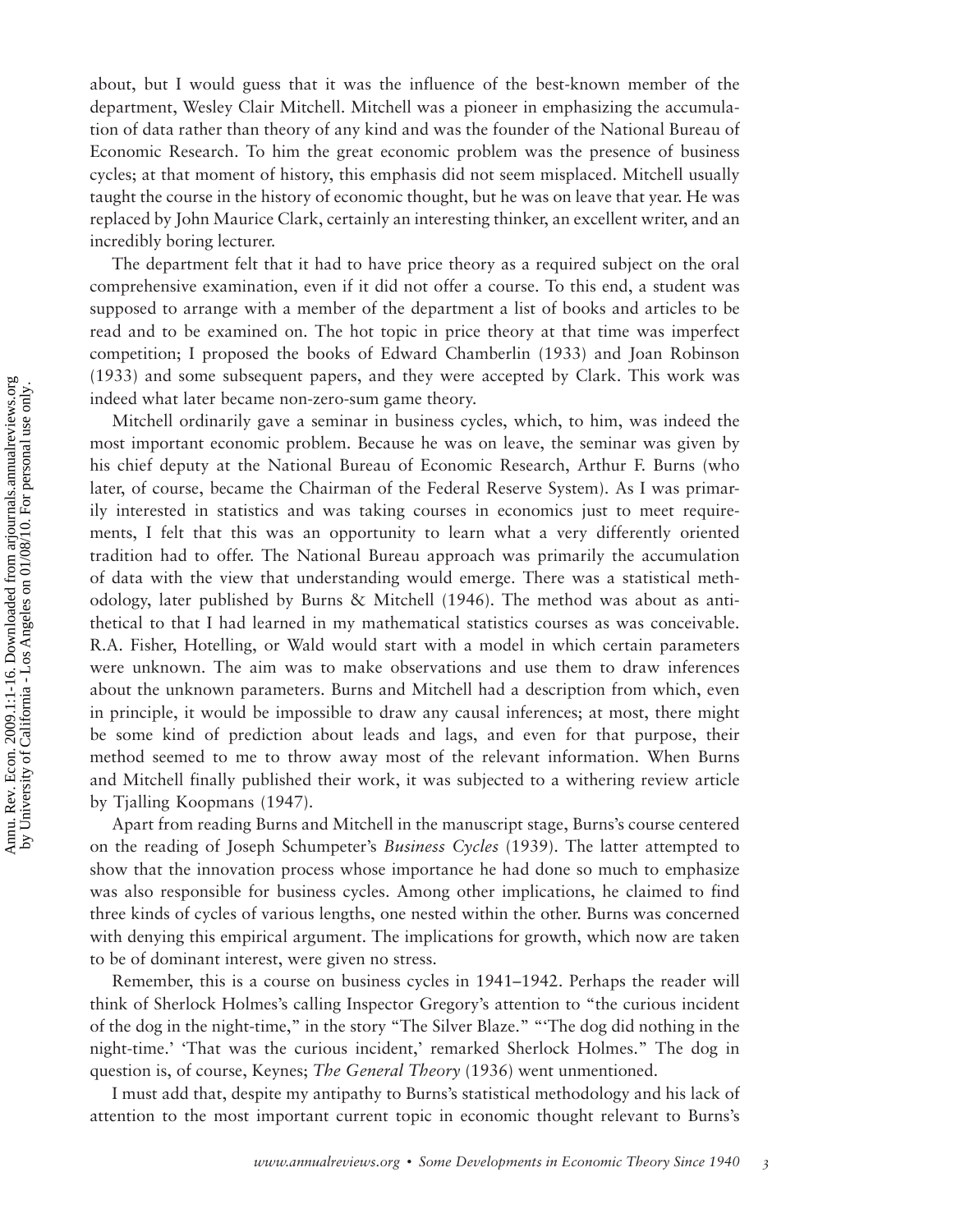chief concern, economic fluctuations, I found him one of the most brilliant and knowledgeable economists I have ever met.

I do not want to leave the impression that graduate education in economics at Columbia at that period was a total loss. The courses in public finance, by Robert Haig and Carl Shoup, were very solid, and Carter Goodrich's course notes for American economic history were gems (his oral examination was the most innovative and educational that I have ever experienced).

The content of graduate education in economics at Columbia was far from typical. In fact, graduate education then differed across universities much more than it does today. Price theory was a serious subject at Harvard (Wassily Leontief) and Chicago (Jacob Viner). Alvin Hansen at Harvard was bringing Keynes's doctrines to the United States and attracting as students the leading macroeconomists of the postwar period. Edward Mason at Harvard was also the leader in industrial organization and again trained many of the next generation. Chicago was already the leader in stressing laissez-faire doctrines, as well as emphasizing the quantity theory of money, and this was well before Milton Friedman and George Stigler joined the faculty.

#### 2. ECONOMETRICS

Perhaps no development in economics since World War II has been as important as the steady use of formal statistical models. The Econometric Society had been founded in 1933, largely due to the drive of the great Norwegian economist Ragnar Frisch, with the support of Irving Fisher and Joseph Schumpeter (and the financial support of Alfred R. Cowles III). It was devoted to the development and use of formal statistical models, mathematically expressed, in the analysis of economic data. The first steps had been the use of existing regression methods, applied in economics indeed not long after their applications in evolutionary biology. Although demand and supply curves had been fitted intermittently, a much bolder attempt was that begun by Jan Tinbergen in the 1930s to develop and fit complete systems of equations in order to grasp the nature of business cycles (see Tinbergen 1939).

Hotelling had been President of the Econometric Society and invited me, as a student, to join. Econometrica quickly became my main source of information about developments in economics. Paul Samuelson's papers were, of course, very important on the theoretical side, but the developments in statistical method were then equally important to me. It occurred to me that regression analysis had been developed for single equations and that statistical inference for a complete system might have some new points. However, I quickly learned that this point had occurred to others. A number of the European refugee scholars then living in New York had formed a seminar on mathematical economics and econometrics within the framework of the National Bureau of Economic Research; the leader was Jacob Marschak, then a professor at the New School for Social Research. At one meeting in the spring of 1942, a new approach to statistical inference in simultaneousequations systems was presented by a Norwegian scholar caught in the United States by the German invasion of Norway, Trygve Haavelmo. It was disarmingly presented, as an application of Neyman-Pearson theory to the problem, and I did not understand the full extent to which new concepts were implied. There was present a tall, very thin Dutch econometrician, identified as Tjalling Koopmans, who, alone of those present, seemed to grasp the full novelty. I already knew his name because he had published a paper on the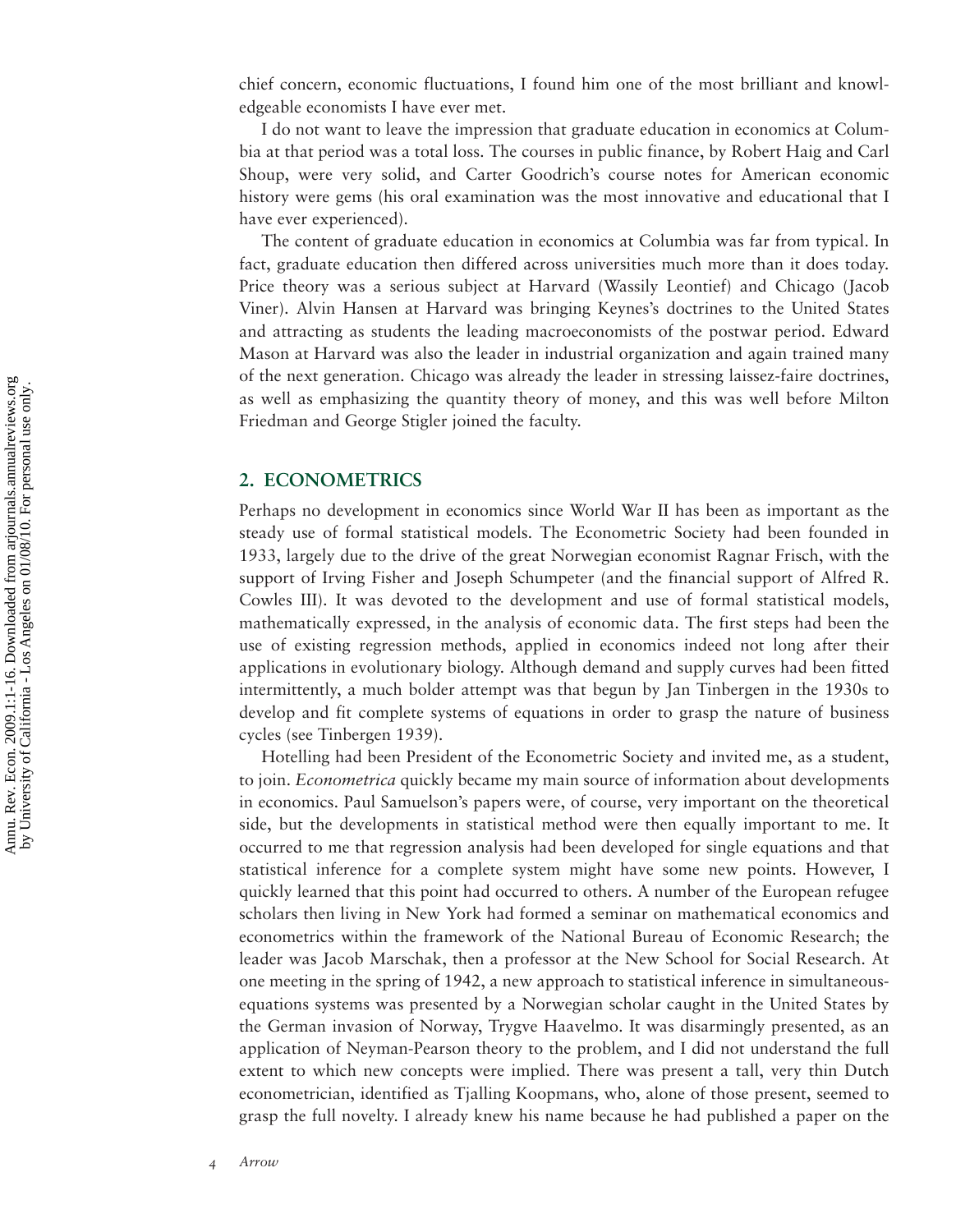distribution of the serial correlation coefficient (Koopmans 1942), which Hotelling had regarded as a major unsolved problem, and an important step in time-series analysis. But, more than anyone else, he recognized the implications of Haavelmo's proposals.

Koopmans continued his development of simultaneous-equations estimation along with others stimulated and led by him. His institutional setting was the Cowles Commission for Research in Economics. This research organization, founded by Cowles, the financial supporter of the Econometric Society and an investment manager, had started in Colorado but was housed at the University of Chicago beginning in 1939. In 1943, Marschak was invited to join the department at Chicago and to be Director of the Commission. The next year Koopmans joined him in the department and at the Commission and assembled an extraordinary staff of statisticians and econometricians: Theodore Anderson Jr., Haavelmo, Leonid Hurwicz, Roy Leipnik, and Herman Rubin. Within less than two years, the basic concept of identification was clearly articulated and estimation methods were developed; with further improvements leading to more flexible methods of estimating single equations of a complete system, the results were published in Koopmans (1950). Lawrence Klein joined the Cowles Commission to apply these methods to a complete macroeconomic model (Klein 1950), inaugurating the era of large-scale econometric models.

I was first in touch with the Cowles Commission and learned of its work in 1946, and I joined their staff in 1947, remaining there for a little over two years. Although my interests developed differently, I was immersed in these statistical developments.

To be sure, the use of econometric methods has gone in directions different than those envisaged by the Cowles pioneers. There is little emphasis on estimating complete systems. But the underlying importance of identification and its frequent implementation through the use of instrumental variables are now standard (for a survey, see Angrist & Krueger 2001, which traces pre-Cowles uses, some, but not all, of which were known to and cited in the Cowles literature).

The wide diffusion of econometrics depended not only on methodological innovation, but also on two other factors, the great increase in the collection of available data and the revolution in computing. I have no special knowledge of the first, but I do have one anecdote about the second. In my courses in statistics, Hotelling had expressed his concern about the barrier to the use of statistical methods caused by the difficulty of inverting matrices. He proposed various tricks, but the Gauss-Doolittle method (as it was called), i.e., successive elimination of variables, was the standard. Having had occasion to fit regressions, usually with eight variables as part of my work in the Army when using statistical methods for weather forecasting, I can testify with pain to the difficulty; inverting an  $8 \times 8$  normal matrix took me about eight hours (and, to anticipate the reader's reaction, I performed this task very well). Hotelling had mentioned an idea current at the Bell Laboratories, the research arm of the then-dominant telephone carrier, American Telephone and Telegraph, that, logically, diodes could replace relays and so add and multiply at much higher speeds. During World War II, it became publicly known that an electronic computer, with the acrostic ENIAC, had been built for the U.S. Navy and was being used to compute ballistic tables. Just before the end of my military service, one of the creators of the ENIAC, John Mauchly, came to my office at Langley Field in Virginia. The computation for the Navy was almost complete, and he was looking for new work. Somehow he learned that I might be a good customer. I was awaiting discharge (hostilities had ceased), had no authority to give him a contract, and had no intention of starting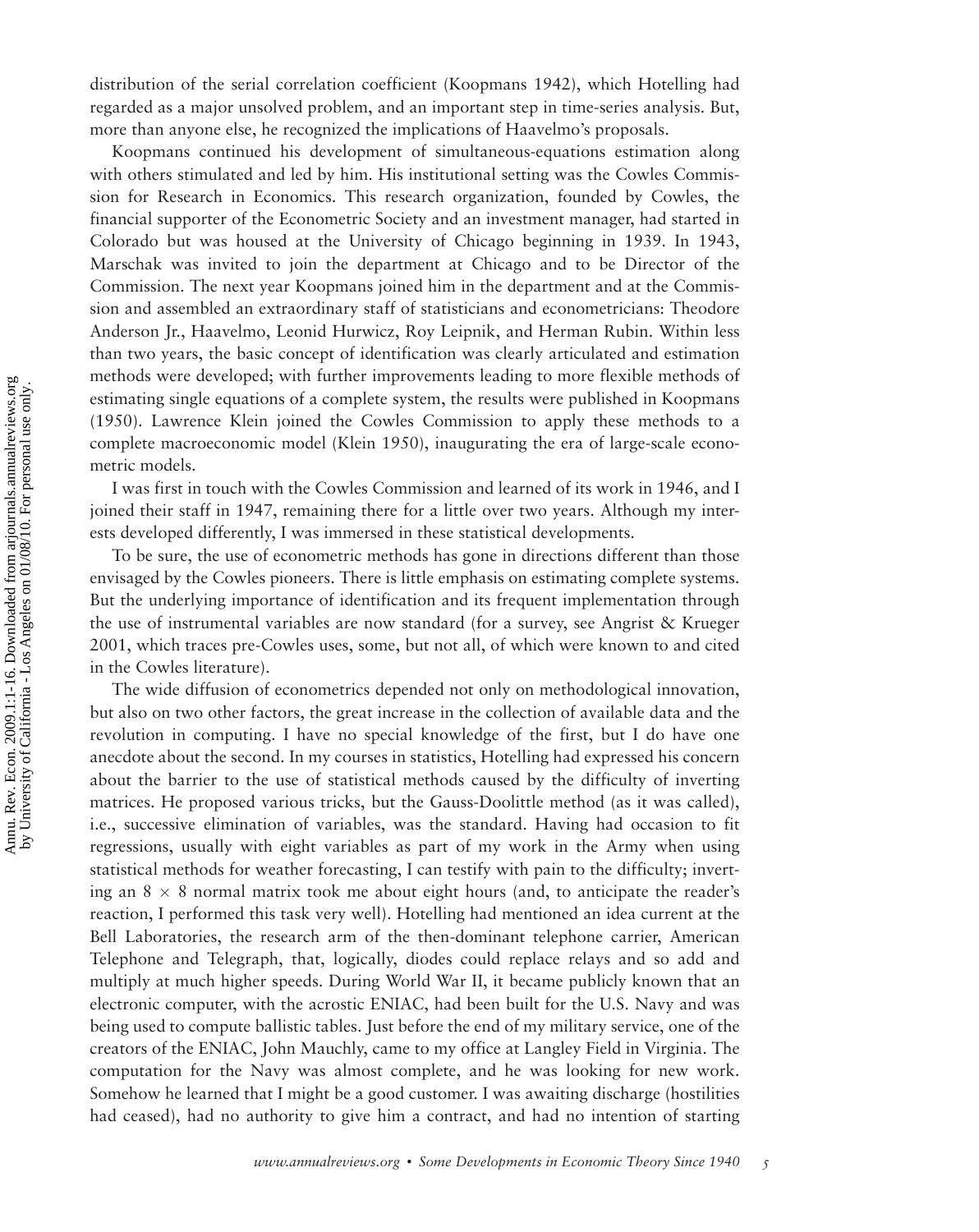a new project, but I was eager to learn ENIAC's capability. When I described the number of additions, multiplications, and divisions needed, he told me that ENIAC could do my eight-hour job in five minutes. I had learned from my parents always to distrust salesmen, so I called a naval weather officer I knew to check. He confirmed the numbers but added that they applied only when ENIAC was running; it was down 80% of the time. Still, I figured, that meant 25 minutes on the average, a large gain indeed, and I assumed that reliability problems could be solved.

It was not for another decade that the availability of computer time and ease of programming permitted considerable use of computers in econometrics, but thereafter computational time ceased to be a significant factor, not only in estimation but also in deriving the distributions of the statistics.

#### 3. GENERAL EQUILIBRIUM

The central question in most of my work in economics has regarded, one way or another, the concept of general competitive equilibrium and its range of applicability, including the limits on that range. Hotelling's course provided the microfoundations, in studying the behavior of firms and of consumers under competitive conditions with many commodities, but the role of the markets in drawing the individual actors together was taken for granted.

When I enrolled as a student in the Economics Department at Columbia (1941), I was assigned a desk in the library stacks near the economics book collection. As is my wont when placed in the neighborhood of books, I immediately started browsing and ran across a work by an economist whose name I had never heard mentioned, J.R. Hicks's Value and Capital (1939). As apparently happened to other like-minded economics students (e.g., my good friend, Frank H. Hahn) at that time, it gave me a powerful orientation to economic analysis. It showed how the techniques of static analysis (already familiar to me from Hotelling's course but expressed with more verve and style) could be applied to events unfolding in time. Savings and investment could be analyzed using the same tools. If the reader thinks this is obvious, I recommend that he read the controversies over capital theory, as exemplified by the papers of Frank Knight (1936) and Friedrich von Hayek's book (1941) and try to find out, as I tried then, what in the world were the questions being debated. Hicks had a simple approach: Decisions on commodity consumption and production today are made jointly with consumption and production in the future. Therefore, simply put a time subscript on commodities; use the static formalism with the enlarged commodity space. (To be fair, after reading Hicks, one can understand that Hayek was saying much the same, but I defy anyone to learn that from reading Hayek alone.)

Of course, Hicks's reformulation did not end the difficulties in theories of savings and investment; rather, it enabled one to understand what they were. In brief, as Hicks explained, the problem was the nonexistence of a full set of futures markets. There were a few commodity futures markets, and, more importantly, there were markets for credit. As Hicks emphasized, the nonexistent futures markets were replaced in the calculations of expectations by firms and households, and the resulting supply and demand behavior determined "temporary" equilibrium prices and allocations on the current and existing futures markets. As Hicks showed, one consistent set of expectations was the equilibrium set that would have been obtained if all markets existed (what later became known as "rational expectations").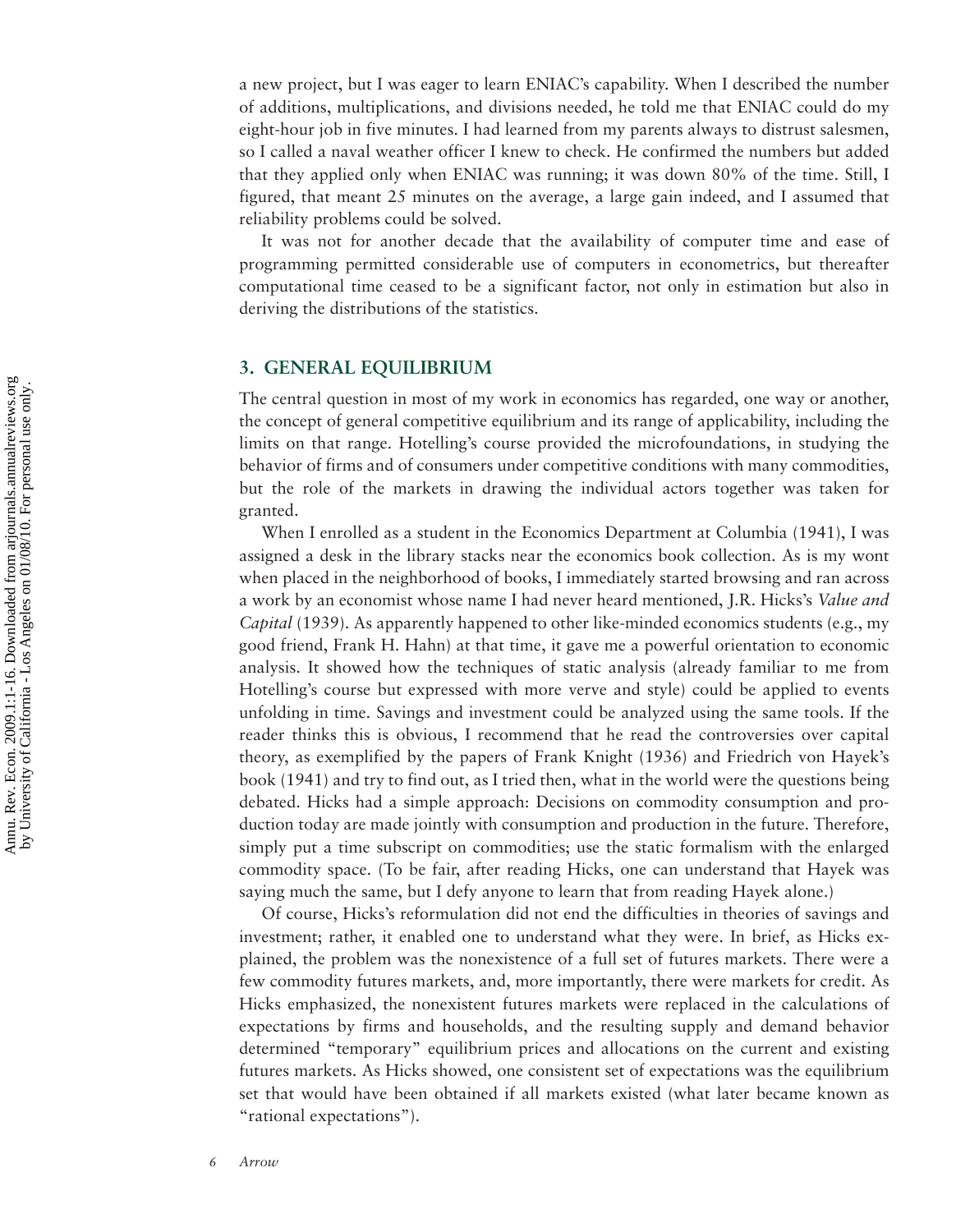My enthusiasm for Value and Capital did not exclude a critical attitude to many of its details. (Indeed, I regard an uncritical attitude to any work as a sign that it is not very interesting.) On returning from military service, I planned to write a dissertation which would redo *Value and Capital* properly, a very foolish idea. I had two motivations. One was to supply a theoretical model as a basis for econometric estimation.

The other was a strong interest in planning. I would have described myself as a socialist, although one that had a strong belief in the usefulness of markets. Market socialism was a widespread view. Hotelling held it. It had been popularized especially by the works of O. Lange (reprinted in Lipincott 1938) and A.P. Lerner (1946). In the immediate postwar period, the idea of national planning to supplement markets was common in Western Europe, and allocation in effect was treated, in principle, as the solution of a general equilibrium system (although with many simplifications). It appears in retrospect that the planning had little effect (good or bad) on the development of the European economies, but a great deal of intellectual energy was expended (see, e.g., Malinvaud & Bacharach 1967).

There were two particular points I was considering in attempting to improve the Hicks model. One was the role of expectations and, in particular, the importance of uncertainty. Hicks recognized this, but his handling was, as he acknowledged, unsatisfactory. In his treatment, firms or households might be uncertain about future prices, but they acted as if there were a certainty-equivalent price. From what I already understood about behavior under uncertainty, I knew that there were precautionary actions that guarded against uncertainty and that would not be taken under any conditions known for certain (e.g., portfolio diversification), a point already recognized by such economists as Frank Knight, Irving Fisher, and Albert G. Hart (for a survey I wrote at that time, see Arrow 1951a, especially section 2).

The second point was the theory of investment by a multiowner firm. Consider a modern corporation with publicly traded stock; in theory, at least, it has many owners. It is true that they all have the same objective, maximization of the sum of discounted profits. But, in the absence of a full set of futures markets, each one computes the optimal policies according to her expectations of future prices. There is no reason why these expectations could not differ. As a result, the owners (stockholders) might have different views on the optimal policy of the firm. It occurred to me that a natural definition of firm choice would be based on the voting powers of the stockholders. Specifically, investment project A would be preferred to project B if a (share-weighted) majority of the stockholders expected a higher sum of discounted profits from A than from B. It occurred to me that if this is to be a rational theory of the firm, the preference relation so defined had better be transitive (a concept I had learned in an undergraduate course from the great logician Alfred Tarski). It took about 15 minutes of figuring to see that majority voting could easily be intransitive, thus rediscovering what Condorcet had found in 1785, although I did not become aware of this until 1952. At this moment, I regarded this discovery as an obstacle, and put it aside until the problem arose in a different form.

The economic behavior of a multiowner firm, however, was still a problem, and its importance was (independently, of course) stressed much later by Ekern & Wilson (1974). Their paper gave rise to a considerable literature on "stockholder unanimity." To my mind, the issue has still never been resolved.

On top of these considerations, I somehow (I cannot remember how) became aware that the existence of solutions to the system of equations defining a general competitive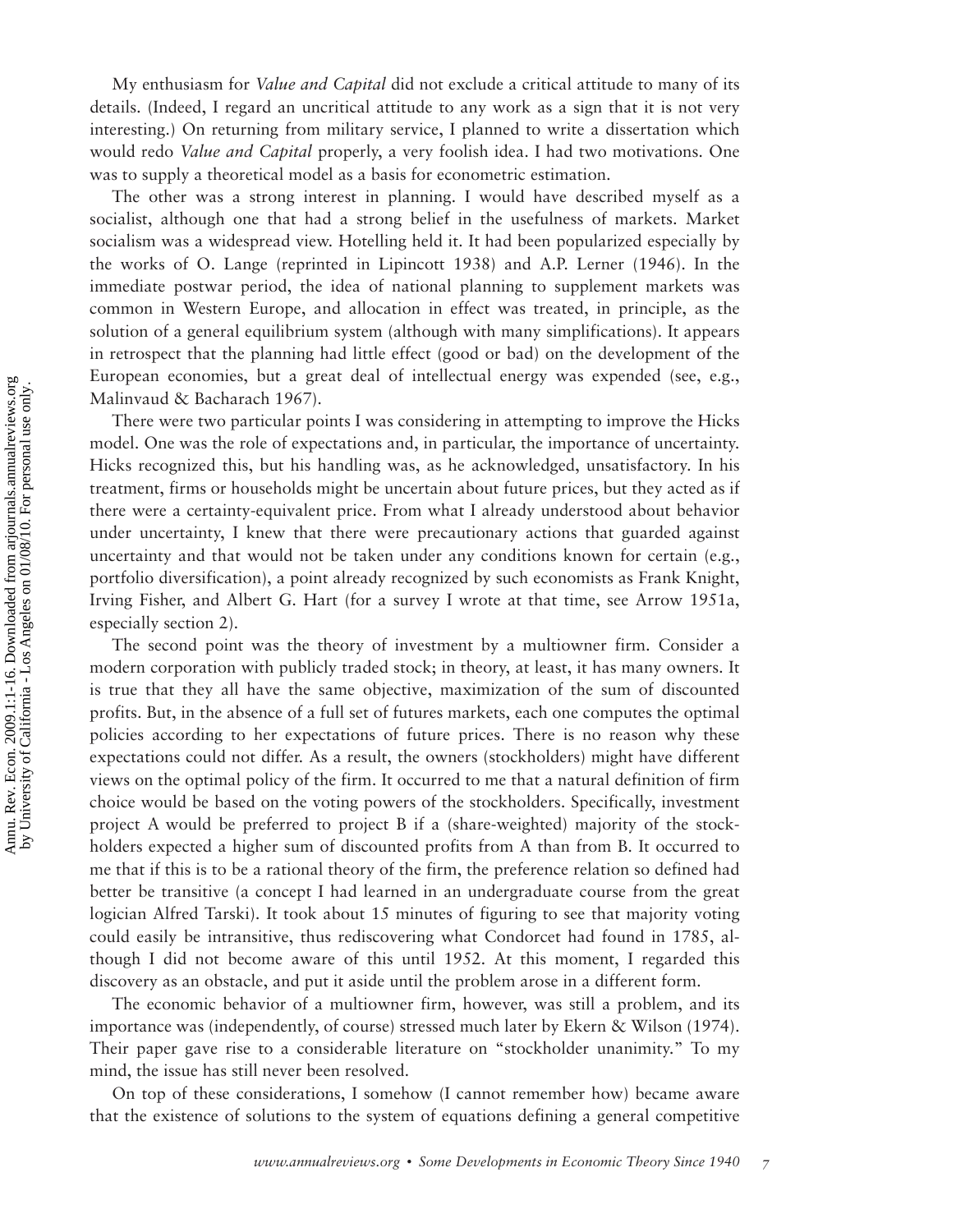equilibrium had been questioned and that my teacher, Abraham Wald, had given some kind of answer. On returning from military service, I asked him about it. He gave the reply, which retrospectively appears rather curious, that it was a difficult problem. I had learned some German in college, but reading papers in that language was sufficiently difficult that I took his answer as license not to pursue it. What later intrigued both Gerard Debreu and myself, when we discussed the matter, was that Wald, in an expository paper (Wald 1936), announced (section II) an existence theorem for equilibrium with pure exchange, which, although somewhat less general than the one we published, seemed to require the same techniques. Wald referred to the use of "subtle methods of modern mathematics," a phrase that might indeed refer to identifying general equilibrium with the fixed point of a suitable transformation. The paper in which the proof was to appear was never published because of the Anschluss (the German annexation of Austria in 1938). Wald's interests shifted to mathematical statistics on his migration to the United States; still, one might have supposed that he would use the occasion of my question to publish the paper or at least to describe it to me.

A large influence was the publication of von Neumann & Morgenstern's (1944) great work on game theory. The normal form was very enlightening, and the minimax theorem fascinating. But zero-sum games were hardly in the spirit of economics, where gains from trade are at the very core of the theory. "Economic behavior" was embodied, in this work, in the theory of cooperative games, a subject whose very meaning is still none too clear.

But if the actual content of the theory was difficult to apply, the techniques were not. What I learned, reinforced by association with the game theorists at the RAND Corporation, was the usefulness of convex set theory in understanding what economic theory was all about. This was reinforced by the emergence of George Dantzig's linear programming, and its enthusiastic reception and economic interpretation by Koopmans (see Koopmans 1951). The use of separating hyperplanes enabled me to overcome a discomfort I had with welfare economics; equating marginal rates of substitution did not account for corners, cases where households or firms had zero purchases of some good. Interpreting prices as dual to the household's and firm's problem completed the link back to individual optimization theory (Arrow 1951b). That these ideas were spreading widely is attested to by the virtually simultaneous and very similar treatment of welfare economics by Debreu (1951).

The role of game theory in economics and much more changed with the publication of Nash's (1950) brief paper on equilibrium in noncooperative games. Many economists, with some knowledge of imperfect competition theory, recognized that conceptually he had long been anticipated by Cournot (1838). The paper, however, supplied a firm basis by providing an existence theorem, although, as with the minimax theorem, it depended on introducing a wider view of possible actions, the mixed strategies.

But its greatest immediate impact on many of us was not the substance but the method of proof. We became acquainted with fixed-point theorems, specifically, Kakutani's version with point-to-set mappings, as a way of proving existence. This is one situation where the significance of the originating paper (in this case, Nash's) was clear, for it was followed up by a number of scholars, working independently. It struck me fairly soon that Nash's method of proof must be applicable to proving the existence of general competitive equilibrium. When I got down to systematic work, I constructed a somewhat complicated game whose equilibrium was the same as competitive equilibrium. The "players" were the consumers, a set of "anti-consumers" choosing the marginal utilities of income (to minimize the sum of the consumer's utility and the product of the budget surplus and the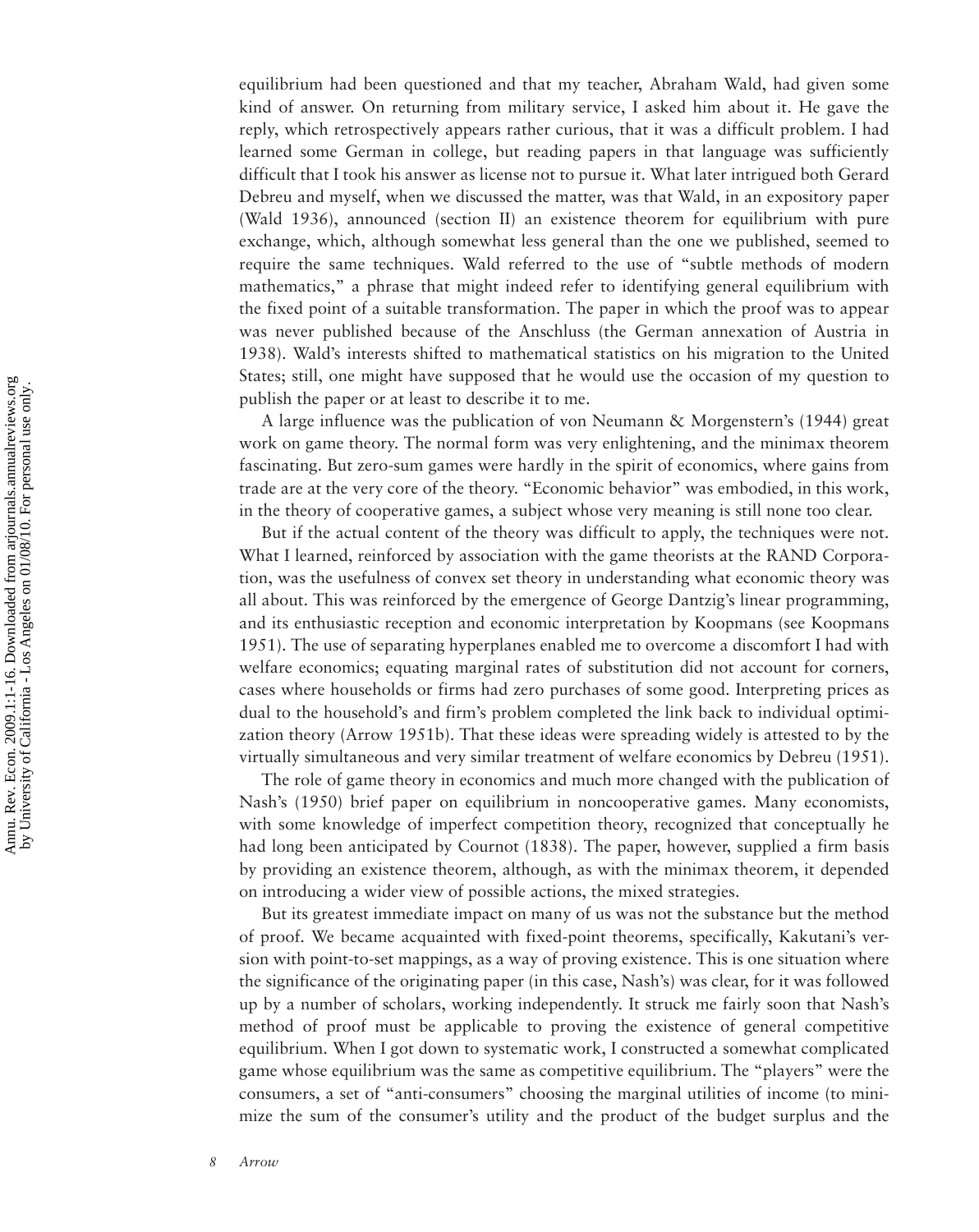marginal utility of income), the firms, and a "market player" choosing prices to minimize the value of excess demands. There was a technical problem. The competitive game was played over unbounded strategy domains, but that was not serious. I "proved" the existence of equilibrium and circulated the paper.

I then received a manuscript from Gerard Debreu. His formulation of the economy was virtually identical to mine; it showed the common background, particularly in Koopmans's work on the production structure in activity analysis, but also a very strong similarity of outlook. His proof was different in that it used a game where the strategy domains of some players (the consumers) depended on the strategic choices of others. It then turned out we had both made the same mistake in that we did not guard against the possibility of a discontinuity in consumer demand as income approached zero. Some extra conditions were needed.

This took time. Others, with less meticulous descriptions of the economy, assumed the continuity that we wanted to derive from other postulates. Lionel McKenzie, equally influenced by Nash, wrote the first published proof of existence (McKenzie 1954), followed shortly by Arrow & Debreu (1954).

During this period, I had been brooding about the incorporation of uncertainty into general equilibrium. I had learned in my undergraduate days that probability distributions were taken over some underlying space, that the element was the individual "state of nature." Assumptions that distributions were normal or could be characterized by two or three moments seemed not to get to the heart of the matter. While I was still in Chicago (to 1949), Leonard J. Savage was developing his axiomatic characterization, which derived beliefs in the form of probability distributions as part of rational behavior under uncertainty. Again, the primitive idea was that of bets on states of nature. It occurred to me, then, that the natural formulation of behavior under uncertainty was to characterize commodities as indexed by the state of nature in which they are to be used. That is, the elementary contract is to deliver one unit of a specified commodity if a specified state of nature occurs. Any other contract could be regarded as a bundle of these elementary contingent contracts. This was completely analogous to Hicks's characterization of commodities as indexed by time.

I saw lots of issues to be tackled, but my schedule was altered by an exogenous event. With about three months notice, I was invited to a conference on the economics of risk bearing organized by two scholars from the French nationalized electricity industry (Electricite´ de France), Pierre Masse´ and Georges Morlat, to be held in a suburb of Paris. As I also had other research obligations, my paper was very short, taking account only of pure exchange in a single period. Further, the conference was held entirely in French, and the paper (Arrow 1953) was translated for the occasion and published in French. (The original English text was finally published in 1964.) Debreu promptly took up the task of completing the analysis, particularly by incorporating production and extending the time horizon to many periods (Debreu 1959, chapter 7).

Despite my pride in this accomplishment, there was an inadequacy that Koopmans suggested to me at the time. In effect, I was ascribing uncertainty ultimately to exogenous events. The contracts I called for were contingent on the states of nature, which, in turn, determined the general equilibrium. But, he urged, much uncertainty was endogenous to the economic system. Put as I would understand it today, many contingent contracts are traded, but they are contingencies determined by the equilibrium values of prices and quantities. For example, the value of a common stock depends on the profits of the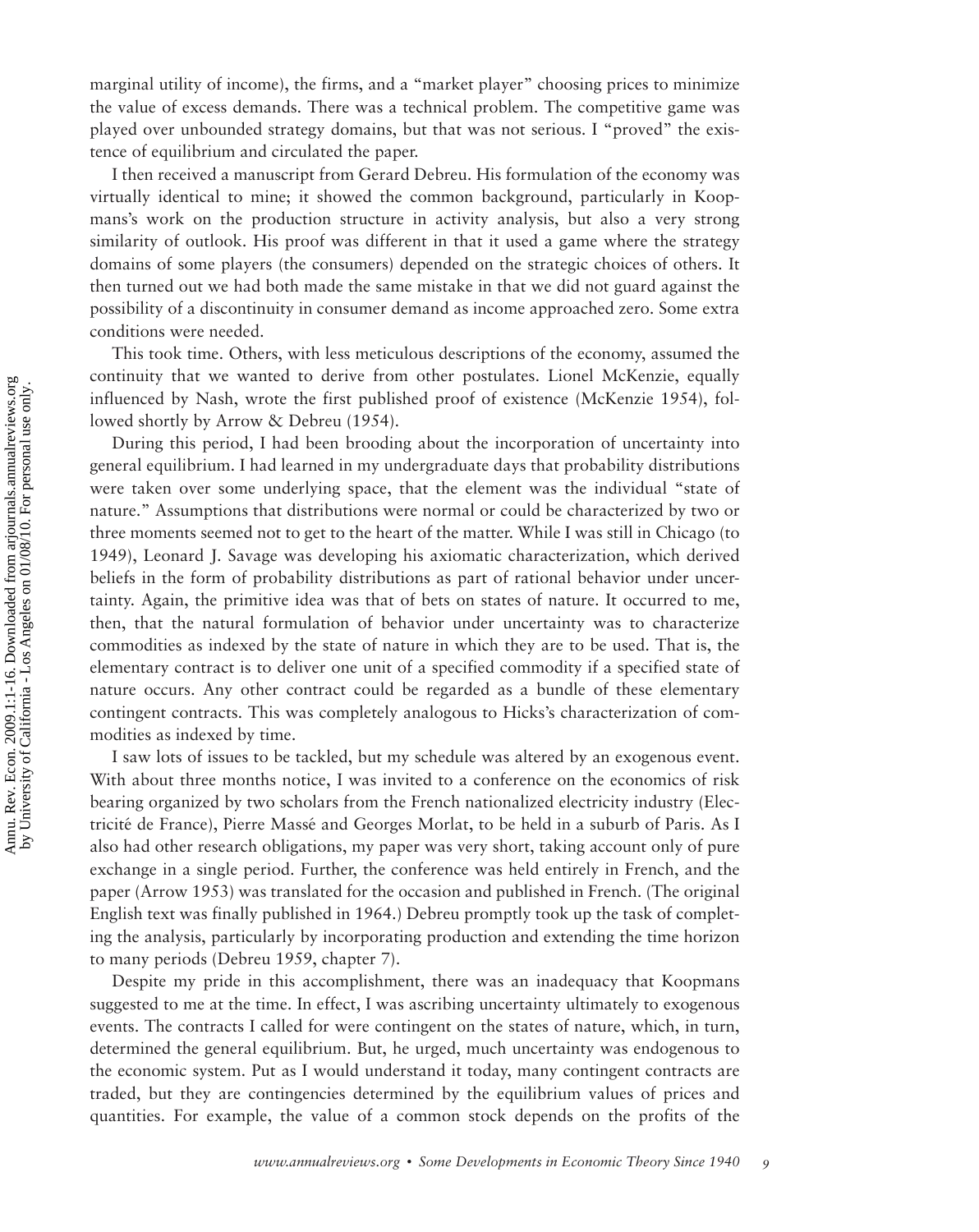corporation (actually, on expectations of such profits). This is a function of input and output prices (under competitive conditions), not of exogenous events. Current events certainly suggest the importance of this viewpoint, but this is not the place to expand on it.

To keep this account in reasonable length, I omit discussion of further work in general equilibrium theory. I had the benefit of working with many collaborators, most notable Leonid Hurwicz and Frank H. Hahn. There was a series of papers on the stability of general competitive equilibrium, mostly but not entirely with Hurwicz, reprinted in Arrow & Hurwicz (1977), and a survey of the entire field, with a number of new results (Arrow & Hahn 1971).

#### 4. UNCERTAINTY AND INFORMATION

Statistics is about information and its best use. Along with uncertainty comes the recognition that it may be reduced by the acquisition of information. Indeed, information is precisely the observation of a random variable, so that subsequent behavior should be and can be based on the distribution of the variables of interest *conditional* on the value of the observed variable. This principle has guided much of my work, although it has not given rise to nearly as coherent a body of analysis as general equilibrium theory.

In the summer of 1948, at the RAND Corporation, Meyer A. Girshick (then a staff member there, later Professor of Statistics at Stanford, unfortunately deceased at an early age) became interested in the foundations of the then-new concept of sequential statistical analysis, and drew David Blackwell and me, both summer visitors, into working with him.

Sequential analysis had been one of the great creations of Abraham Wald; developed during World War II, the ideas were developed in his book (Wald 1947), and its optimality properties extended further by Wald & Wolfowitz (1948). However, the general logic was unclear. On study, one could see that there was a recursive element, in that at each stage there was an optimization problem of the same form. We were able to clarify the underlying logic (Arrow et al. 1949). The usefulness of recursive methods became apparent to me for further uses. Richard Bellman (1957) has stated that this paper suggested to him the fundamental notion of dynamic programming.

The concept of general equilibrium under uncertainty, referred to in Section 3, is one example of the influence of probabilistic thinking. The influence of uncertainty on individual behavior had been recognized by economists, as I note above. Interest in the field was sharpened by the revival of the expected-utility theory of behavior under risk. This had, of course, been first advanced by Daniel Bernoulli (1738!), as a resolution of the St. Petersburg paradox, which was circulating among the probability theorists of the early eighteenth century. But Bernoulli showed a further implication of expected-utility theory, that there was a market for actuarially unfair insurance (he considered marine insurance). It is a small step from this observation to an explanation of portfolio diversification.

There seems to have been no genuine application of the expected-utility theory of individual behavior under risk, even after the rise of neoclassical theory gave central importance to utility-based explanations, before the 1940s. Attention was revived by von Neumann & Morgenstern's derivation (1947, pp. 617–32) in their second edition of the expected-utility theory from more primitive and highly appealing assumptions about rational behavior under risk.

There was considerable resistance; I know that I felt that there must be something wrong with the argument. A good part of the argument was that the newer and more mathematical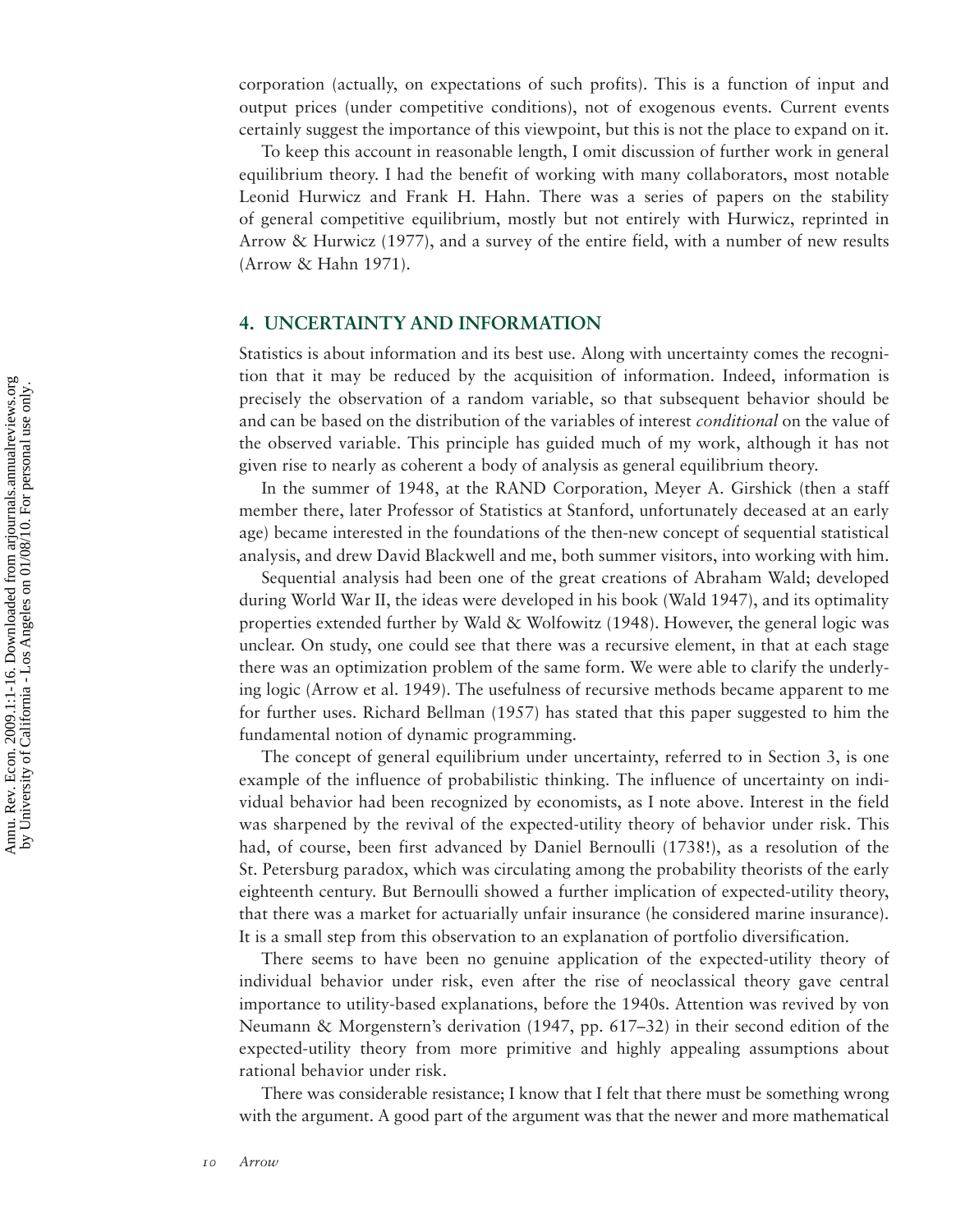thinkers were convinced that utility was an ordinal, not a cardinal concept. After a few years of discussion at conferences and in the published literature, it became clear that there was no contradiction between expected-utility theory and the choice-based concepts of preference that led to the ordinalist position. The discussion had, in my view, the effect of making the expected-utility theory well-known and available for application to specific economic issues.

To me, the greatest stimulation came from the work of James Tobin (1958), which used the expected-utility theory to derive liquidity preference (i.e., the demand for money for other than transaction motives). I gave a course on the economics of uncertainty in 1962, and my attempts to clarify Tobin's work led to a more systematic treatment. In particular, I was led to define the concepts of relative and absolute risk aversion and to hypothesize that the former was increasing and the latter decreasing as wealth increased. Having been invited to give the Yrjö Jahnsson lectures in Helsinki in December 1963, I presented, and published, these results there (Arrow 1965, lecture 2). The concepts of relative and absolute risk aversion were developed independently by John W. Pratt (1964), again one of those multiple discoveries that shows how the time was ripe.

The presence of uncertainty has one very important implication, the possibility and importance of information. If there are two random variables that are not independent and if the payoffs to a range of possible actions are affected by one, then observing the other means that one's behavior should rationally be guided by the conditional distribution of the variable of interest given the observed variable. This is what statistical inference is all about; this is also the subject matter of Claude Shannon's (1948) theory of communication, which attracted widespread interest.

The stress on the importance of information was more thoroughly emphasized to me by Jacob Marschak ("Jascha," as we all knew him), my boss as Research Director of the Cowles Commission in Chicago, and one who became very interested in the economics of information by individuals and by groups ("teams," in his terminology), for whom information not only existed but was transmitted (see Marschak & Radner 1972 for the theory of teams and Marschak 1959 for the applications of Shannon's information measures to microeconomic behavior). Another source, with the greatest influence of all, has been the introduction of search theory to economic choice, the very important paper of George Stigler (1961). Although I have written a significant number of papers inspired by these ideas, they have had little impact.

However, the idea that information was an important consideration in economic analysis was expressed in a paper on the welfare economics of medical care (Arrow 1963), one that has had considerable influence, not only in the original field of application. This was initiated by a request from the Ford Foundation, at that time a major supporter of economic and other social science research. Victor Fuchs was then an officer of the foundation. He thought it would be interesting to have pairs of studies in each of several fields of interest to public policy, each pair consisting of one study by someone engaged in the field and one by a theorist, to provoke the use of theoretical tools in that area. Fuchs invited me to be the theorist considering the economics of medical care. I have always found it difficult to resist challenges like this, and indeed they have been most stimulating. The insurer did not have as much information about a particular case as the physician, so the former could not hold payments to some minimum, and the patient was not in a position to know how well and how devotedly the physician was handling his case.

My own view at the time (and today) is that this situation of *asymmetric information*, as it came to be called, was met by the creation of social institutions rather different from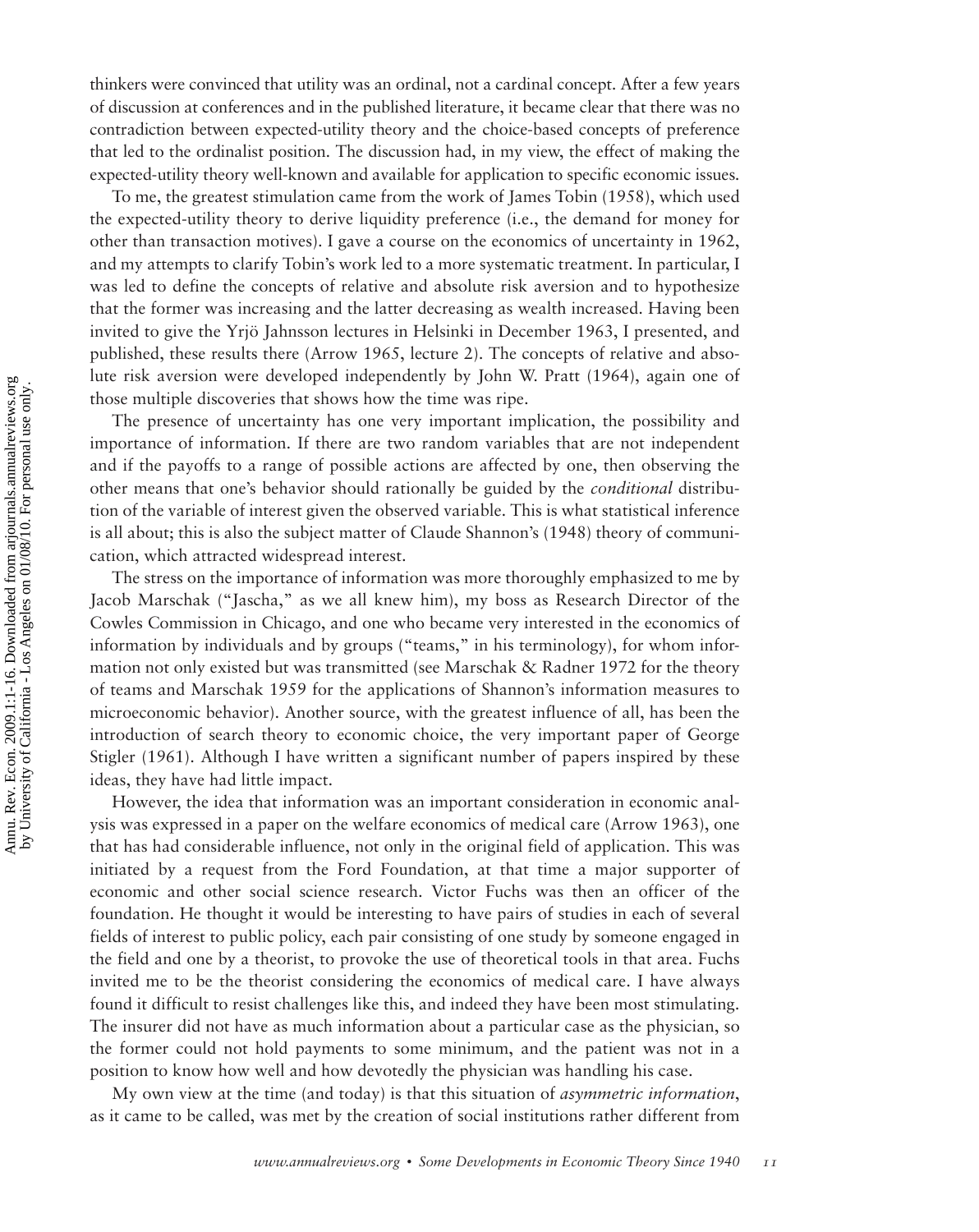the market. In any case, I understood the applicability of the terms I had learned in my brief brushes with the actuarial world, moral hazard and adverse selection, now so widely used in economic analysis.

The concept of asymmetric information has become a dominant analytic tool, to my mind, the most important development of economic theory after 1950. The scope of application has gone considerably beyond the medical field, most especially to finance. Much of it comes under the headings of "principal-agent theory" and "mechanism design" (for a useful survey, see Laffont & Martimort 2002).

With the same background and with exposure in my summers at the RAND Corporation to problems of the development of new weapons, I took a similar view to the production of information (i.e., innovation) (Arrow 1962a). Here, the economic meaning of information as a commodity became even clearer. It was scarce and costly to acquire, and it might have value as an input (into treatment or into production of ordinary commodities), but it was not used up in the sense that ordinary commodities are; if one agent uses or transmits information, she still has it.

#### 5. DYNAMIC SYSTEMS

In the development of any theory of capital, including inventories or even the holding of money and securities, an adequate theory of behavior over time (optimal or otherwise) is called for. This was as true of operations research, with which I was much involved in the 1950s and 1960s, as it was of economic theory. The formal treatment of future commodities by Hicks did not adequately exploit the fundamentally recursive nature of action over time, a point I learned from the work on sequential analysis with Blackwell and Girshick, mentioned above. The point is that the laws governing motion from one time period to the next are the same over time, although the initial conditions would, of course, be time-varying. The importance of dynamic systems in this sense was recognized in economics in the 1930s, with primary emphasis on the explanation of business cycles; a clear statement of the issues, with strong emphasis on the role of stochastic factors, was the pioneering paper of Frisch (1933), which was followed up empirically by the work of Tinbergen, discussed above.

Curiously, I had brushed up against dynamic analysis on two separate occasions and had not really gone further into their economic implications. One was a master's thesis in mathematics in which I reviewed the then-existing literature on stochastic processes. The other, more original, was a paper written while serving as a weather officer, in a research unit. The question was posed as to how to use forecasts of winds to minimize the flight time of an airplane. There was a literature on this question, by some very distinguished mathematicians (Ernest Zermelo, Tullio Levi-Cività), but they all assumed a flat Earth. They were using the calculus of variations in a somewhat unusual application. I had to learn the calculus of variations (and also struggle with my limited German, the language in which the papers were written) and succeeded in showing how to vary the heading of the airplane so as to minimize flight time over a spherical Earth (Arrow 1949).

In the summer of 1950, the Office of Naval Research organized a working group on the question of inventory holdings, a major issue with the military establishment. I worked with Jacob Marschak and with the mathematician Theodore Harris, an expert in stochastic processes (Arrow et al. 1951). We quickly realized the existing literature needed a formulation that was both dynamic and stochastic. There were two discrete branches of inventory analysis, one emphasizing dynamic deterministic models marked by increasing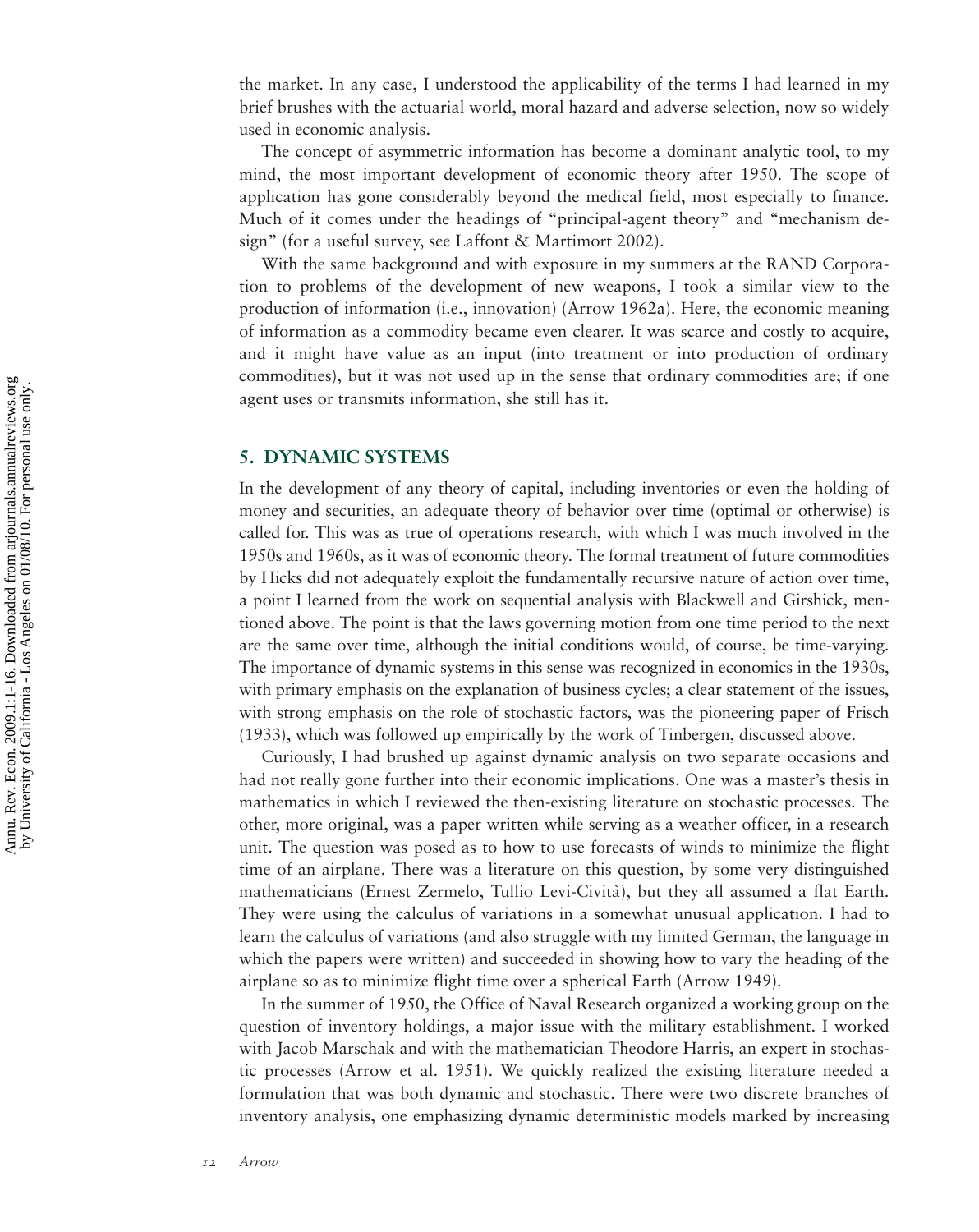returns and the other planning for a stochastic demand. Our model, which has had a great influence, combined these. We drew from the first branch the idea that the optimal policy would have the so-called  $(s, S)$  form, that is, order when the inventory gets down to a prescribed level, denoted by s, and the amount ordered was the amount needed to get the total inventory to a fixed level, S. We found the optimal levels of s and  $S$ , given the relevant information, that is, the distribution of demands, the fixed cost of ordering as such, the cost per unit ordered, and the loss if a demand could not be met.

This was not a true dynamic programming solution, in that the form of the policy was given instead of being shown to be optimal. Indeed, Dvoretzky et al. (1952, pp. 194–96) showed by example that, under certain assumptions about costs and distributions, the (s, S) policy was not optimal. A very plausible sufficient condition for optimality of the  $(s, S)$  policy, involving costs only, was found a few years later by Scarf (1960).

A new research emphasis in postwar economics was that on economic growth. The systematic analysis by explicit dynamic models was made prominent by Solow's (1956) famous paper; as he made clear, he was following up and clarifying earlier work, especially of Roy Harrod and Evsey Domar. He allowed for a wide variety of aggregate production functions and assumed both a fixed savings rate and an exogenously given rate of Hicksneutral technological growth. Although the basic approach became widespread almost immediately, a number of economists felt both of these last assumptions were limiting. Some stressed the alternative assumption that the savings rate was itself rationally determined, to optimize some function of present and future consumptions. This led to the theory of optimal economic growth. Others were concerned that technological change was itself the result of economic and other decisions, not to be taken as exogenously given, leading to endogenous growth theory.

Optimal growth theory had in fact already been started, in two (independent) papers with similar roots in the calculus of variations, those of Frank Ramsey (1928) and Hotelling (1931). On the production side, Ramsey introduced the now-standard assumption of an aggregate production function, with output depending on capital (labor being assumed fixed) and divided between investment and consumption. The maximand was the integral of utilities over time (i.e., zero discounting). Hotelling had a very novel idea, making aggregate output a function of both capital and an exhaustible resource. This was the first really thoughtful analysis of exhaustible resources; his maximand, like most of the subsequent literature, is the integral of discounted utilities.

The first important developments of Ramsey's work came in the independent papers of David Cass (1965) and Koopmans (1965). The results were very important, but the methods employed were ad hoc and not easily used for variations and generalizations.

Koopmans (1960) had also given a strong argument that, with an infinite horizon, discounting was essential to avoid clearly paradoxical conclusions. There have been a number of subsequent papers that have given other similar arguments, and I am persuaded completely that it is incoherent to treat all future generations as equivalent to the present and to each other (despite Ramsey's precedent).

All this, like the work on inventory theory cited earlier, was in the spirit of dynamic programming. The formalisms did not explicitly present a set of prices that played a dominant role in allocation. (Actually, they could have easily been derived but were not.) A different, although logically equivalent, formalism, the optimal control theory developed by the Russian mathematician L.S. Pontryagin and his associates (Pontryagin et al. 1962), filled the bill admirably, although they certainly did not have economic

Annu. Rev. Econ. 2009.1:1-16. Downloaded from arjournals.annualreviews.org<br>by University of California - Los Angeles on 01/08/10. For personal use only. Annu. Rev. Econ. 2009.1:1-16. Downloaded from arjournals.annualreviews.org by University of California - Los Angeles on 01/08/10. For personal use only.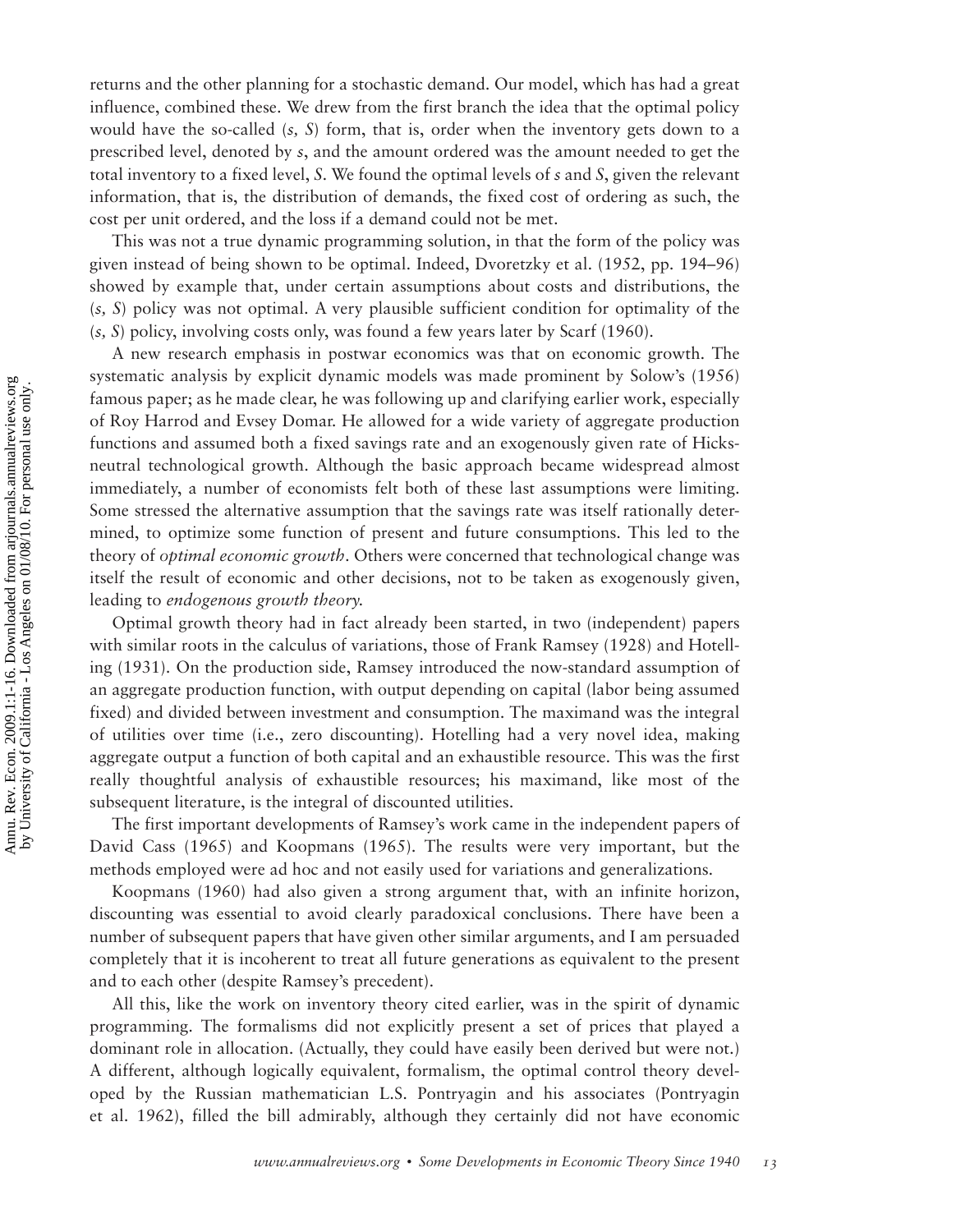applications in mind. Their methodology enabled immediately a wide variety of dynamic optimization problems to be solved, in the sense of deriving a set of differential equations characterizing the optimal paths.

The Pontryagin theory has certainly had wide repercussions in discussions of dynamic problems, particularly those in which public policy issues (externalities) are at stake. Mordecai Kurz and I soon undertook a major research into the criteria for public investment, making extensive use of these methods (Arrow & Kurz 1970).

The latest set of applications by many, including myself, has been stimulated by the problems of climate change. I have especially learned by working with colleagues such as Karl-Göran Mäler and Partha Dasgupta (Arrow et al. 2003a,b), discussing, for example, extensions to optimal dynamic behavior when there are some nonoptimalities (dynamic second-best policies).

The other development, endogenous growth theory, has also seen a great growth. It necessarily introduces noneconomic factors and economic factors that enter in unusual ways. I was led to an early exemplar of this approach through the concept of "learning by doing." Industrial engineers had found that, when producing the same commodity, the cost of production fell with cumulative output in a fairly systematic fashion, evidently because there were a number of improvements in production techniques as the result of experience. I suggested that the same model might work at a macroeconomic level (Arrow 1962b). Although I think this point is well accepted, there are many other endogenous factors in technical change; many of them can be found in Aghion & Howitt (1998).

#### 6. SOCIAL VALUES IN ECONOMIC BEHAVIOR

I conclude by a speculation as to current and future developments. Economic analysis has tended to be based on individual behavior. There is assumed to be only one set of social institutions, namely, markets. Perhaps governments also matter when dealing with market failures, also called externalities. But clearly social institutions and social interactions among individuals also matter, and perhaps significantly. I note, for example, that twothirds of public expenditures in the United States (those on health, retirement, and education) are essentially for the production of private goods, yet are accepted and only argued about on the margin. Even the concern about climate change, addressed to the welfare of generations far in the future, must be regarded as a strong social obligation not naturally reducible to individual motivation. It is also easy to identify information channels outside the market and to note other social restrictions on behavior. Network theory has been imported into economics as a tool, although it may not be all that useful or needed.

#### DISCLOSURE STATEMENT

The author is not aware of any affiliations, memberships, funding, or financial holdings that might be perceived as affecting the objectivity of this review.

#### LITERATURE CITED

Aghion P, Howit P. 1998. Endogeneous Growth Theory. Cambridge, MA: MIT Press Angrist J, Krueger AB. 2001. Instrumental variables and the search for identification: from supply and demand to natural experiments. J. Econ. Perspect. 15:69–85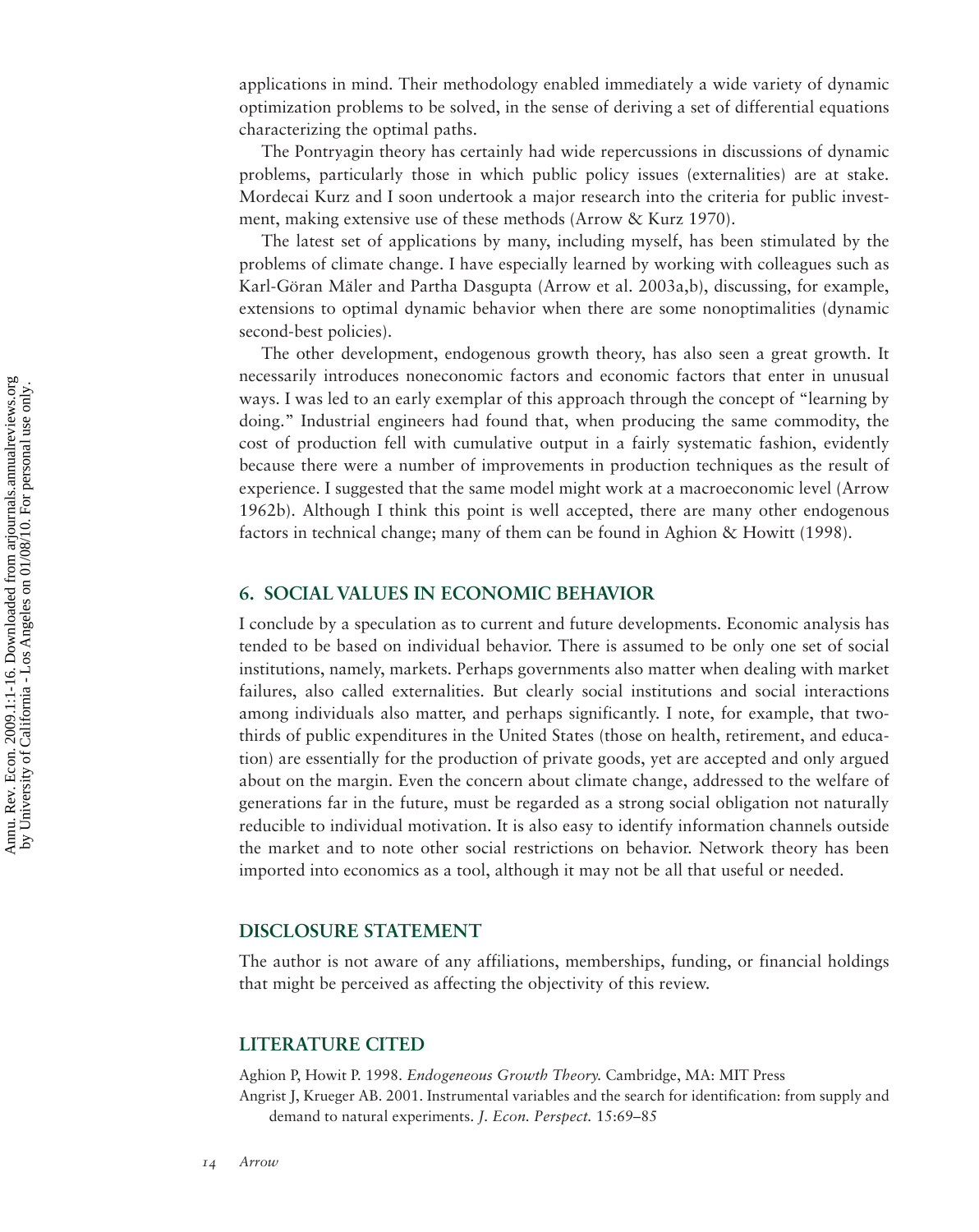- Arrow KJ. 1949. On the use of winds in flight planning. J. Meteorol. 6:150–59
- Arrow KJ. 1951a. Alternative approaches to the theory of choice in risk-taking situations. Econometrica 19:404–37
- Arrow KJ. 1951b. An extension of the basic theorems of classical welfare economics. In Proc. 2nd Berkeley Symp. Math. Stat. Probab., ed. J Neyman, pp. 507–32. Berkeley: Univ. Calif. Press
- Arrow KJ. 1953. Le role des valeurs boursières pour la repartition la meilleure des risques. É $\epsilon$ onometrie 11:41–47
- Arrow KJ. 1962a. Economic welfare and the allocation of resources for invention. In The Rate and Direction of Inventive Activity: Economic and Social Factors, ed. RR Nelson, pp. 609–25. Princeton, NJ: Princeton Univ. Press (NBER)
- Arrow KJ. 1962b. The economic implications of learning by doing. Rev. Econ. Stud. 29:155–73
- Arrow KJ. 1963. Uncertainty and the welfare economics of medical care. Am. Econ. Rev. 53:941–73
- Arrow KJ. 1964. The role of securities in the optimal allocation of risk bearing. Rev. Econ. Stud. 31:91–96
- Arrow KJ. 1965. Aspects of the Theory of Risk-Bearing. Helsinki: Yrjö Jahnsson Säätio
- Arrow KJ, Blackwell D, Girshick MA. 1949. Bayes and minimax solutions of sequential decision problems. Econometrica 17:213–44
- Arrow KJ, Dasgupta P, Mäler K-G. 2003a. The genuine savings criterion and the value of population. Econ. Theory. 21:217–25
- Arrow KJ, Dasgupta P, Mäler K-G. 2003b. Evaluating projects and assessing sustainable development in imperfect economies. In Economics for an Imperfect World, ed. R Arnott, B Greenwald, pp. 299–330. Cambridge, MA: MIT Press
- Arrow KJ, Debreu G. 1954. Existence of an equilibrium for a competitive economy. Econometrica 22:265–90
- Arrow KJ, Hahn FH. 1971. General Competitive Analysis. Edinburgh: Oliver and Boyd
- Arrow KJ, Harris TE, Marschak J. 1951. Optimal inventory theory. Econometrica 19:250–72
- Arrow KJ, Hurwicz L. 1977. Studies in Resource Allocation Processes. Cambridge, UK: Cambridge Univ. Press
- Arrow KJ, Kurz M. 1970. Public Investment, the Rate of Return, and Optimal Fiscal Policy. Baltimore: Johns Hopkins Press
- Bellman R. 1957. Dynamic Programming. Princeton, NJ: Princeton Univ. Press
- Bernoulli D. 1738. Specimen theoriae novae de mensura sortis. Comm. Acad. Sci. Imp. Petropolitanae 5:175–92
- Burns AF, Mitchell WC. 1946. Measuring Business Cycles. New York: Natl. Bur. Econ. Res.
- Cass D. 1965. Optimum growth in an aggregative model of capital accumulation. Rev. Econ. Stud. 32:233–40
- Chamberlin EH. 1933. The Theory of Monopolistic Competition. Cambridge, MA: Harvard Univ. Press
- Cournot AA. 1838. Recherches sur les principes mathématiques de la théorie des richesses. Paris: Rivière
- Debreu G. 1951. The coefficient of resource utilization. Econometrica 19:273–92
- Debreu G. 1959. Theory of Value. New York: Wiley
- Dvoretzky A, Kiefer J, Wolfowitz J. 1952. The inventory problem: I. Case of known distributions of demand. Econometrica 20:187–222
- Ekern S, Wilson R. 1974. On the theory of the firm in an economy with incomplete markets. Bell J. Econ. Manag. Sci. 5:171–80
- Frisch R. 1933. Propagation problems and impulse problems in dynamic economics. In Economic Essays in Honour of Gustav Cassel, pp. 171–205. London: Cass
- Hicks JR. 1939. Value and Capital. Oxford: Clarendon
- Hotelling H. 1931. The economics of exhaustible resources. J. Polit. Econ. 39:137–75
- Keynes JM. 1936. The General Theory of Employment, Interest and Money. New York: Harcourt Brace

An English translation is available: Bernoulli D. 1954. Exposition of a new theory on the measurement of risk. Econometrica 22:23–36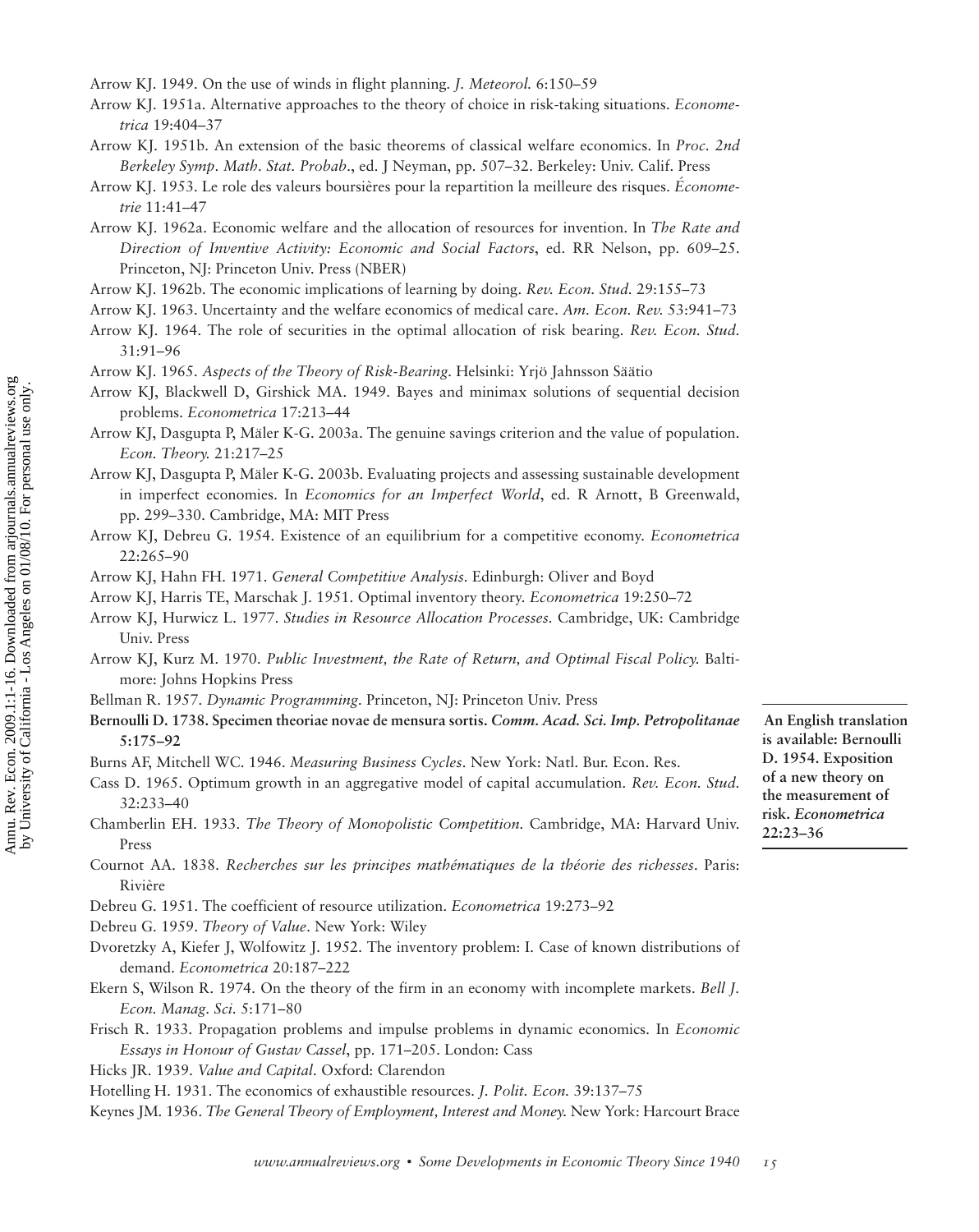- Knight FH. 1936. The quantity of capital and the rate of interest. J. Polit. Econ. 44:433–63, 612–42
- Koopmans TC. 1942. Serial correlation and quadratic forms in normal variables. Ann. Math. Stat. 13:14–33

Koopmans TC. 1947. Measurement without theory. Rev. Econ. Stat. 9:161–72

Koopmans TC, ed. 1950. Statistical Inference in Dynamic Economic Models. New York: Wiley

- Koopmans TC, ed. 1951. Activity Analysis of Production and Allocation. New York: Wiley
- Koopmans TC. 1960. Stationary ordinal utility and impatience. Econometrica 28:287–309
- Koopmans TC. 1965. On the concept of optimal economic growth. Pontificae Acad. Sci. Scripta Varia 28:225–300
- Laffont J-J, Martimort D. 2002. The Theory of Incentives. Princeton, NJ: Princeton Univ. Press
- Lerner AP. 1946. The Economics of Control. New York: Macmillan
- Lipincott B, ed. 1938. The Economic Theory of Socialism. Minneapolis: Univ. Minn. Press
- Malinvaud E, Bacharach MOL, eds. 1967. Activity Analysis in the Theory of Growth and Planning. New York: Macmillan
- Marschak J. 1959. Remarks on the economics of information. In Contributions to Scientific Research into Management, pp. 79–98. Los Angeles: Western Data Processing Center, Univ. Calif.

Marschak J, Radner R. 1972. Economic Theory of Teams. New Haven, CT: Yale Univ. Press

- McKenzie L. 1954. On equilibrium in Graham's model of world trade and other competitive systems. Econometrica 22:147–61
- Nash JF Jr. 1950. Equilibrium points in n-person games. Proc. Natl. Acad. Sci. USA 36:48–49
- Pontryagin LS, Boltyanskii VG, Gamkrelidze RV, Mischenko EF. 1962. The Mathematical Theory of Optimal Processes. New York: Interscience
- Pratt JW. 1964. Risk aversion in the small and in the large. Econometrica 32:122–36
- Ramsey FP. 1928. A mathematical theory of savings. Econ. J. 38:543–59
- Robinson J. 1933. The Economics of Imperfect Competition. London: Macmillan
- Scarf H. 1960. The optimality of (S, s) policies in the dynamic inventory problem. In Mathematical Methods in the Social Sciences, ed. KJ Arrow, S Karlin, P Suppes, pp. 196–202. Stanford, CA: Stanford Univ. Press
- Schumpeter J. 1939. Business Cycles. New York: McGraw-Hill. 2 ed.
- Shannon CE. 1948. A mathematical theory of communication. Bell Syst. Technol. J. 27:379–423, 623–56
- Solow RM. 1956. A contribution to the theory of economic growth. Q. J. Econ. 70:65–94

Stigler GJ. 1961. The economics of information. J. Polit. Econ. 69:213–25

Tinbergen J. 1939. Business Cycles in the United States, 1919–1932. Geneva: League of Nations

Tobin J. 1958. Liquidity preference as behavior towards risk. Rev. Econ. Stud. 25:65–86

- von Hayek FA. 1941. The Pure Theory of Capital. Chicago: Univ. Chicago Press
- von Neumann J, Morgenstern O. 1944. Theory of Games and Economic Behavior. Princeton: Princeton Univ. Press
- von Neumann J, Morgenstern O. 1947. Theory of Games and Economic Behavior. Princeton: Princeton Univ. Press. 2nd ed.
- Wald A. 1936. Über eine Gleichungssysteme der mathematischen Wertlehre. Z. Nationalökonomie 7:637–70

Wald, A. 1947. Sequential Analysis. New York: Wiley

Wald A, Wolfowitz J. 1948. Optimum character of the sequential probability ratio test. Ann. Math. Stat. 19:326–39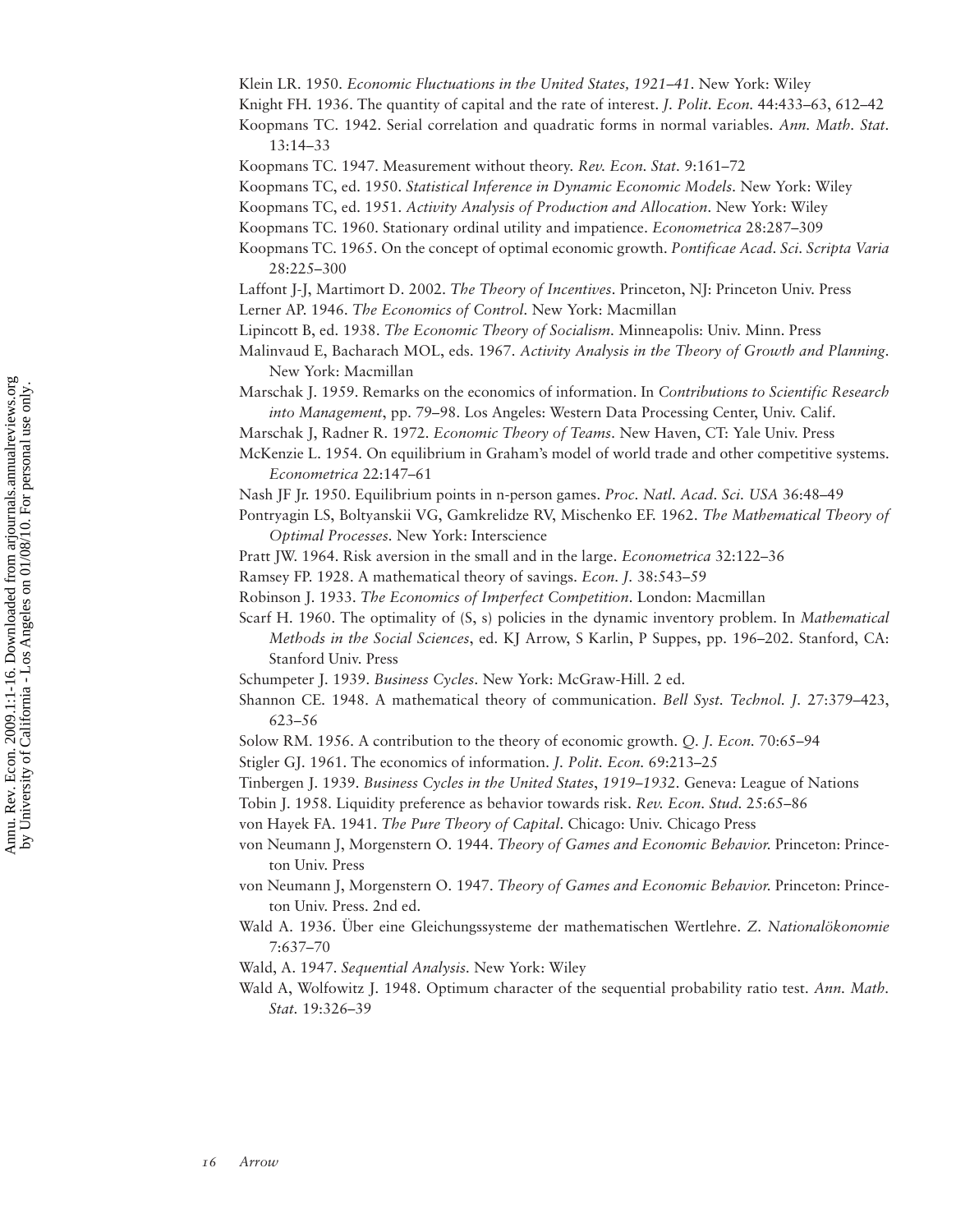# $\overline{R}$

Annual Review of Economics

## **Contents**

Volume 1, 2009

| Some Developments in Economic Theory Since 1940: An Eyewitness Account              |
|-------------------------------------------------------------------------------------|
| School Vouchers and Student Achievement: Recent Evidence and Remaining<br>Questions |
|                                                                                     |
| Organizations and Trade                                                             |
| The Importance of History for Economic Development                                  |
| Technological Change and the Wealth of Nations                                      |
| CEOs                                                                                |
| The Experimental Approach to Development Economics                                  |
| The Economic Consequences of the International Migration of Labor                   |
| The State of Macro                                                                  |
| Racial Profiling? Detecting Bias Using Statistical Evidence                         |
| Power Laws in Economics and Finance                                                 |
| <b>Housing Supply</b>                                                               |